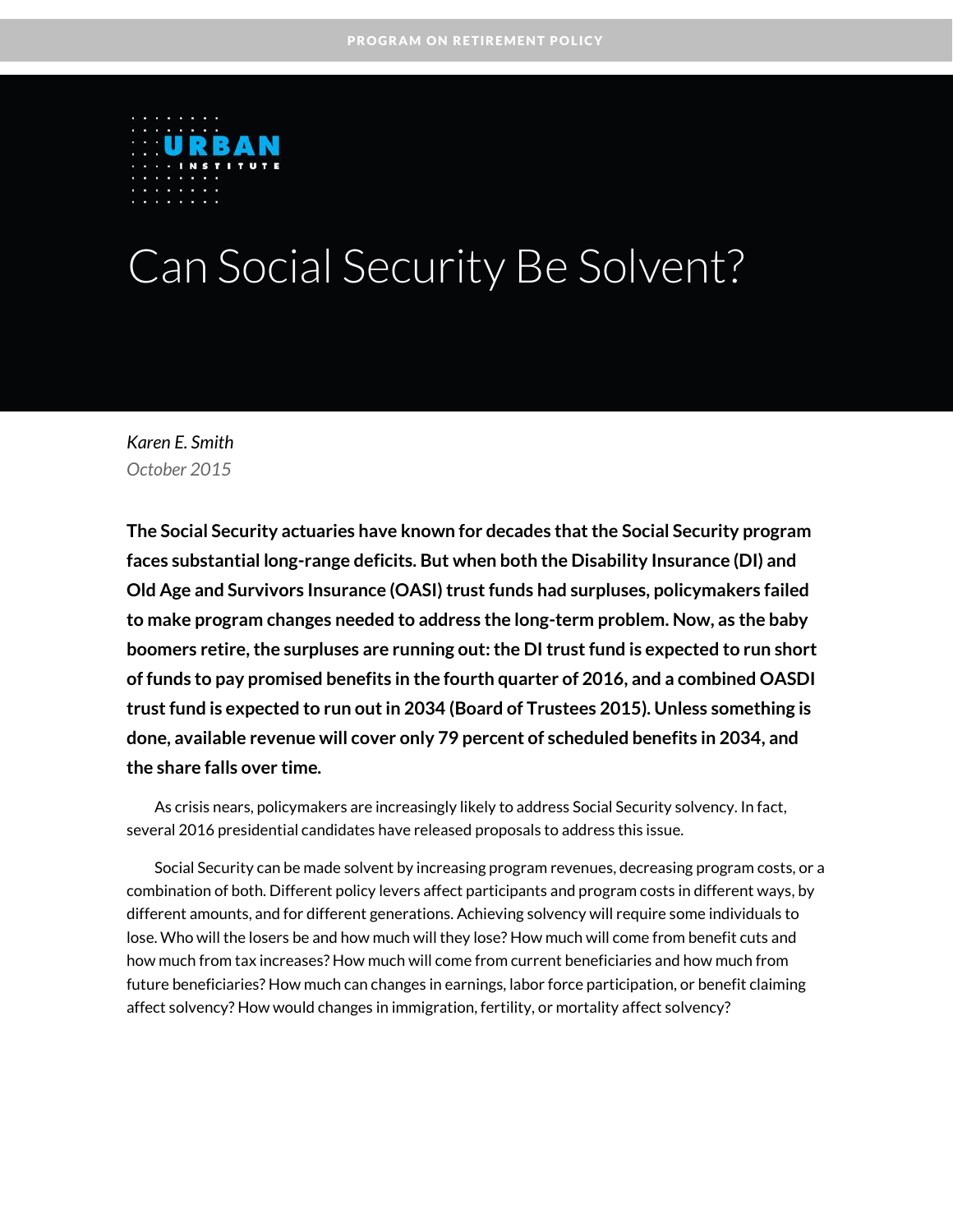With Social Security reform on policymakers' agenda, we have an opportunity to go beyond solvency and to modernize the benefit to make it work better for todays' families, improve its work incentives and ensure that it provides adequate resources for those who depend on it.

This brief is designed to help the public and policymakers understand the effects of a range of Social Security and other reforms designed to address the program's solvency and adequacy. The brief and several accompanying blog posts will help identify who is affected by particular reforms and by how much. They will also quantify how each provision or package of provisions affects Social Security solvency and the federal budget as a whole.

Using the Urban Institute's Dynamic Simulation of Income (DYNASIM) model, we estimate a range of policy reforms, including changing taxes (particularly the payroll tax rate and taxable maximum), and benefit provisions, including increasing the early and full and retirement ages, adjusting benefit indexing, and altering provisions for Social Security spouse and survivor benefits. The blog posts will highlight the important results, but we also provide detailed distributional tables on the DYNASIM project pag[e.](#page-3-0) $^{\rm 1}$ 

Though DYNASIM can analyze many of the same policy reforms as the Social Security actuaries mode[l,](#page-3-1) $^2$  it can also show distributional effects of policy changes that the actuaries do not produce. DYNASIM starts with a representative sample of over 100,000 people. In addition to national estimates, it can estimate the distributional impact of policy reforms for individuals and families. The model can also estimate important program interactions and the effects of behavioral changes. The Social Security actuaries and DYNASIM model use different methods, and results may differ. All longterm estimates are uncertain and require numerous assumptions. The current DYNASIM projections use the 2014 Trustees intermediate cost demographic and economic assumptions.

Below we outline the estimated impact of some commonly suggested policy reforms for improving Social Security solvency:

- Modest increases in the Social Security full retirement age (FRA) beyond the scheduled increase (currently age 67 for people born in 1960 or later) adds less than one year to solvency. Reducing benefits by increasing the full retirement age to 72 for those born after 1960 does nothing until those affected by the policy begin to retire, which does not happen until 2022 and only for early claimants born after 1960. With the exhaustion of the trust fund expected in 2034, a modest increase in the FRA does too little too late.
- A modest increase in the Social Security early retirement age (ERA) for cohorts born after 1960 (currently age 62) does little to help solvency because the program actuarially adjusts benefits, raising monthly payments for beneficiaries who claim later. Raising the ERA will likely increase labor force participation for those able to work because it prevents them from collecting benefits early, but it also increases poverty for those unable to work or claim benefits. An ERA increase reduces the *number* of months receiving benefits paid to those who would have claimed at an earlier age, but it increases the *amount* they receive each month. For individuals who would have claimed benefits after the higher ERA, an increase in the ERA does nothing.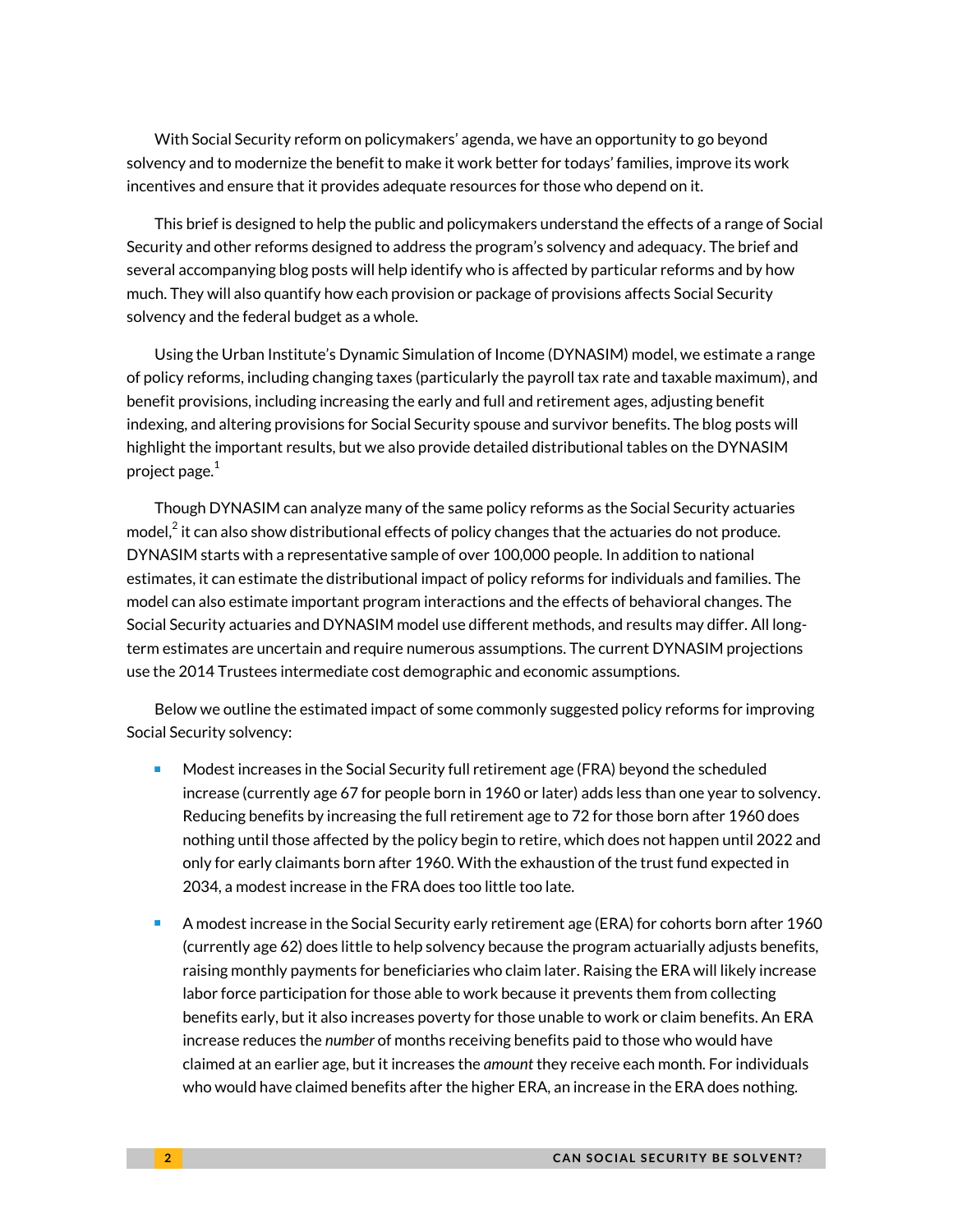- Raising the cap on earnings improves solvency but is not enough to eliminate the funding gap. Only covered earnings up to the wage cap (currently \$118,500) are subject to payroll taxes. About 6.5 percent of workers have earnings above the current wage cap. Increasing the cap from \$118,000 to \$150,000 over three years and then indexing the cap by wage growth plus 0.5 percentage points thereafter extends the trust fund reserve to 2035 (an additional year). The relatively modest impact on short-term reserves reflects the fact that relatively few workers (about 1 percent in 2016 rising to 3.6 percent by 2087) in any year would be affected by the increase and these workers would ultimately collect higher benefits if the higher wage base is included in their benefit formula. Increasing the cap to \$180,000 over four years with the same indexing would extend the trust fund reserve to 2036 (an additional two years). Fully eliminating the cap beginning in 2016 would extend trust fund reserves through 2055 (an additional 21 years). Immediate full elimination of the wage cap affects significantly more workers than more modest increases do, and removing the phase-in brings in the revenue sooner. The early revenue gains accrue more interest over time, which helps extend trust fund assets. We assume that employers would reduce earnings by the increase in employer payroll tax to keep total compensation unchanged. An increase in the wage cap reduces federal income tax collections because of the reduced taxable earnings, but raises total government revenues. For those with high earnings, an increase in the tax cap reduces preretirement net incomes but increases postretirement net incomes.
- Reducing the cost-of-living adjustment (COLA) beginning in 2016 reduces program cost for long-term recipients but extends trust fund reserves only one year. Initial benefits are indexed to wage growth, so a change in the COLA does not affect the growth rate. A reduction in COLA affects beneficiaries much more when they are old than when they are younger. Compared with current law that ties the COLA to the change in the standard consumer price index (CPI), indexing benefits by the chained-CPI—a slightly smaller price adjustment that may better reflect true price changes—beginning in 2016 would lower per capita net income by 1.4 percent for those age 62 to 69 but by more than 4 percent for those age 85 and older after 2045.
- Increasing the payroll tax rate creates long-term solvency. Current payroll tax rates are 12.4 percent, paid half by workers and half by employers. A 1 percentage-point rate increase (to 13.4 percent) phased in over 10 years beginning in 2016 would extend trust fund reserves an additional 5 years. Phased in over the same timeframe, a 2 percentage-point increase (to 14.4 percent) would extend reserves an additional 18 years, and a 3 percentage-point increase (to 15.4 percent) would extend reserves through 2087, the end of our simulation. Payroll tax increases reduce workers' net incomes without changing future benefits. As with an increase in the wage cap, we assume employers would reduce earnings by the increase in the employer payroll tax to keep total compensation unchanged. Payroll taxes have a sizable impact on solvency because they affect a lot of people and immediately boost trust fund assets that accrue interest over time.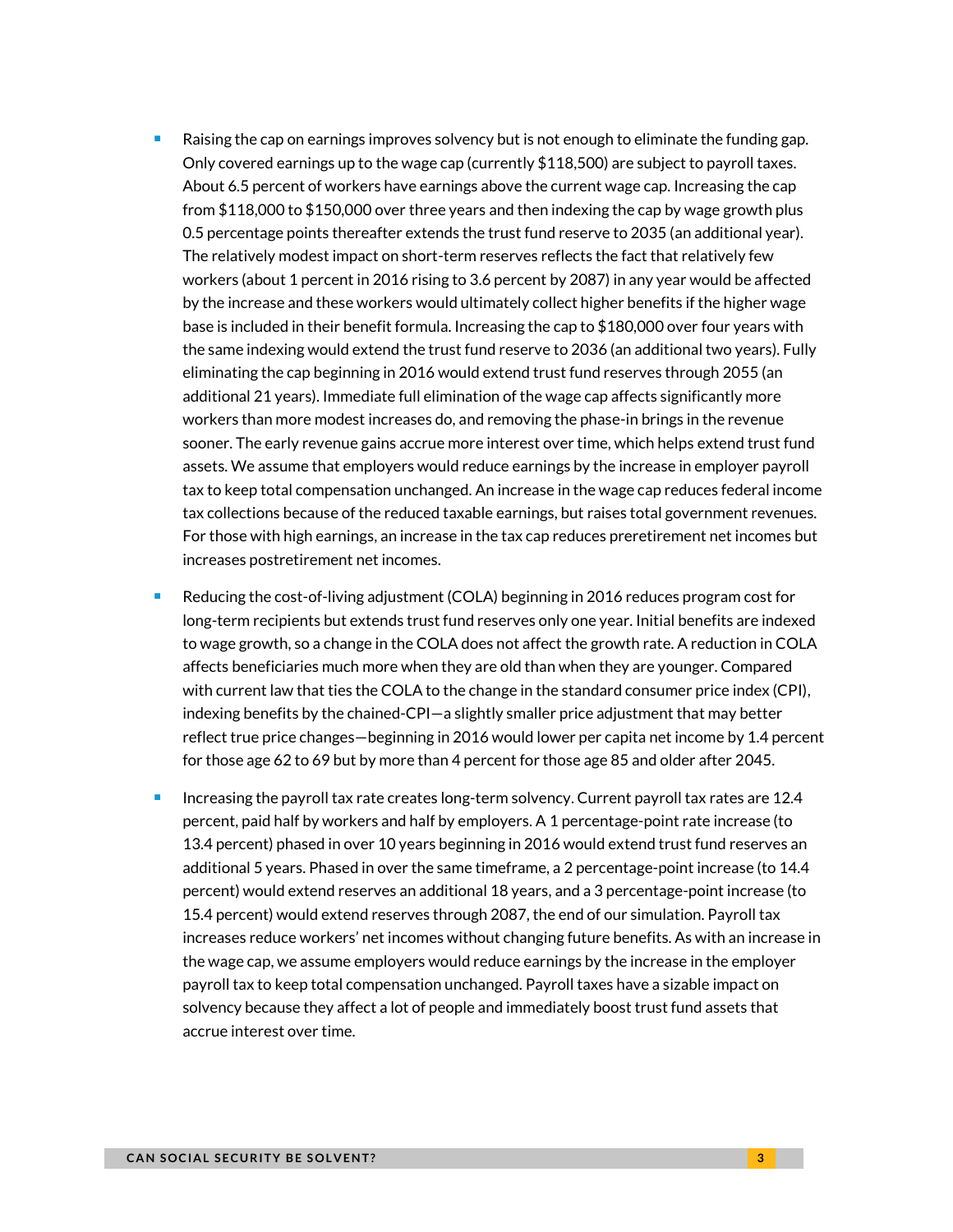Other than a sizable increase in the payroll tax rate, no single option discussed here can close the funding gap. A combination of reforms, some reducing benefits and some increasing revenue, will likely be adopted. Combination reforms will likely interact, so the final impact on cost and revenue cannot be obtained by simply adding the effect of each option. Our upcoming analyses of presidential candidates' plans and other reforms will help identify the cost and benefits of specific policy options.

### Notes

- <span id="page-3-0"></span>**1.** More details about DYNASIM are available a[t http://www.urban.org/policy-centers/cross-center](http://www.urban.org/policy-centers/cross-center-initiatives/program-retirement-policy/projects/dynasim-projecting-older-americans-future-well-being)[initiatives/program-retirement-policy/projects/dynasim-projecting-older-americans-future-well-being.](http://www.urban.org/policy-centers/cross-center-initiatives/program-retirement-policy/projects/dynasim-projecting-older-americans-future-well-being)
- <span id="page-3-1"></span>**2.** See "Proposals Affecting Trust Fund Solvency," Social Security Online, last updated March 23, 2015, [http://www.ssa.gov/oact/solvency/.](http://www.ssa.gov/oact/solvency/)

### Reference

Board of Trustees, Federal Old-Age and Survivors Insurance and Federal Disability Insurance Trust Funds. 2015. *The 2015 Annual Report of the Board of Trustees of the Federal Old-Age and Survivors Insurance and Federal Disability Insurance Trust Funds.* Washington, DC: US Government Printing Office. http://www.ssa.gov/OACT/tr/2015/tr2015.pdf.

## About the Author



Karen E. Smith is a senior fellow in the Income and Benefits Policy Center at the Urban Institute, where she is an internationally recognized expert in microsimulation. Over the past 30 years, she has developed microsimulation models for evaluating Social Security, pensions, taxation, wealth and savings, labor supply, charitable giving, health expenditure, student aid, and welfare reform. Smith has played a lead role in the development of the Social Security Administration's Modeling Income in the Near Term microsimulation model, Urban's Dynamic Simulation of Income microsimulation model, and the Social Security Administration's Policy Simulation Model. Her recent work includes estimating the impact of the Great Recession on retirement well-being; analyzing income and asset accumulation patterns of the adult population; analyzing the retirement decision; evaluating the effect of disability on earnings and mortality; and using statistical matching to impute earnings, taxes, and spouse characteristics.

Smith has written extensively on demographic and economic trends, and their implications for the retirement well-being of current and future cohorts. She has contributed chapters to numerous books, including *Closing the Deficit: How Much Can Later Retirement Help?; Redefining Retirement: How Will Boomers Fare?; Reshaping Retirement Security: Lessons from the Global Financial Crisis;* and *Social Security and the Family.* She has also published articles in various scholarly journals, including the *Social Security Bulletin, National Tax Journal,* and *Journal of Aging & Social Policy.*